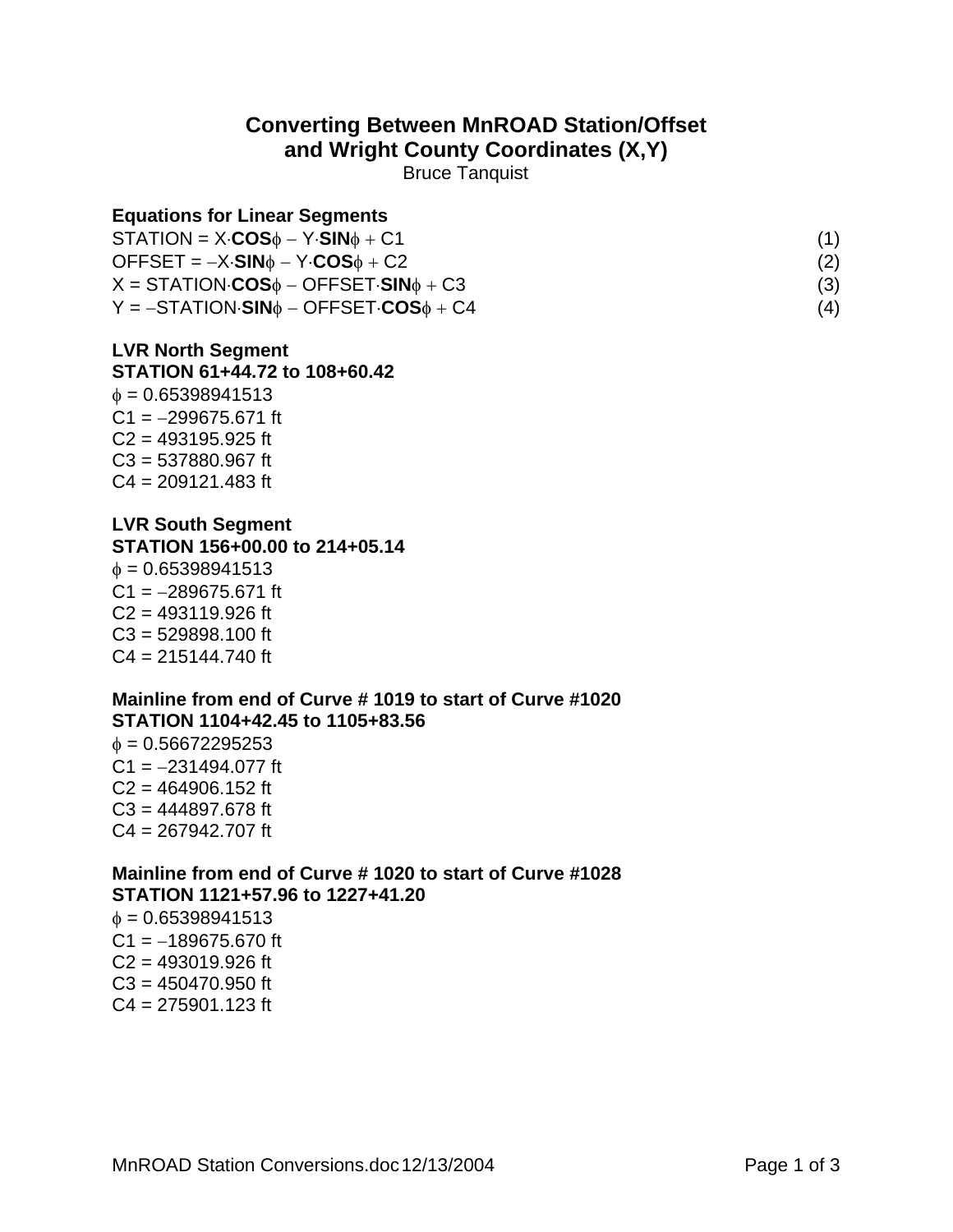#### **Equations for Curved Segments**

$$
STATION = PC \pm R \cdot (\theta - \theta) \text{ ft} \tag{5}
$$

$$
OFFSET = \pm \left( \sqrt{(Y - Y_c)^2 + (X - X_c)^2} - R \right) \text{ ft}
$$
 (6)

$$
X = X_c + (R \pm OFFSET) \cdot \cos\left(\theta \pm \frac{STATION - PC}{R}\right) \text{ ft}
$$
 (7)

$$
Y = Y_c + (R \pm OFFSET) \cdot \sin\left(\theta \pm \frac{STATION - PC}{R}\right) \text{ ft}
$$
 (8)

Where:

STATION = Station (ft) of the unknown point  $OFFSET = Offset (ft)$  of the unknown point *PC* = Station (ft) of the point of curvature (*X*,*Y*) = Wright County coordinates (ft) of the unknown point  $(X_C, Y_C)$  = Wright County coordinates (ft) of the curve's center point  $(X_{PC}, Y_{PC})$  = Wright County coordinates (ft) of the point of curvature  $R =$  Radius of the curve (ft)  $\pi = 3.141592654$  $\begin{matrix} \end{matrix}$  $\int$  $=$  tan<sup>-1</sup> $\left( \frac{Y_{PC} - Y_{C}}{Y_{C} - Y_{C}} \right)$  $\theta = \tan^{-1} \left( \frac{Y_{PC} - Y_C}{Y_{C}} \right)$  (add π for Curves 1019 and 1028) (9)

$$
\left(X_{PC} - X_C\right)
$$
\n
$$
\theta' = \tan^{-1}\left(\frac{Y - Y_C}{X - X_C}\right)
$$
\n(add  $\pi$  for Curves 1019 and 1028) (10)

Note: Differences in sign  $(\pm)$  and tan<sup>-1</sup> calculations are due the fact that in the coordinate system centered on  $(X_C, Y_C)$ , Curve 1020 is in quadrant I while Curves 1019 and 1028 are in quadrant III. For quadrant I coordinates, the sign is (-). For quadrant III coordinates, the sign is (+) and  $\pi$  is added to  $\theta$  and  $\theta'$ .

#### **Mainline Curve # 1019 STATION 1088+63.5 to 1104+42.45**   $\sim$  $dA \pi + \sim \theta$ <sup>'</sup>

| Change $\pm$ to $+$ , add $\pi$ to $\theta$ |  |
|---------------------------------------------|--|
| $PC = 108863.50$ ft                         |  |
| $X_c = 547787.902$ ft                       |  |
| $Y_c = 223914.214$ ft                       |  |
| $R = 18093.404$ ft                          |  |
| $\theta$ = 4.058399537                      |  |

#### **Mainline Curve # 1020 STATION 1105+83.56 to 1121+62.5**

*Change* ± *to* − *PC* = 110583.56 ft *XC* = 528479.33 ft *YC* = 193308.92 ft  $R = 18093.404$  ft  $\theta$  = 1.004073400

## **Mainline Curve # 1028 STATION 1227+41.20 to 1261+52.87**  *Change*  $\pm$  *to*  $+$ *, add*  $\pi$  *to*  $\theta'$

*PC* = 122741.20 ft  $X_c$  = 561828.641 ft  $Y_c = 219420.014$  ft R = 22918.312 ft  $\theta$  = 4.058399585